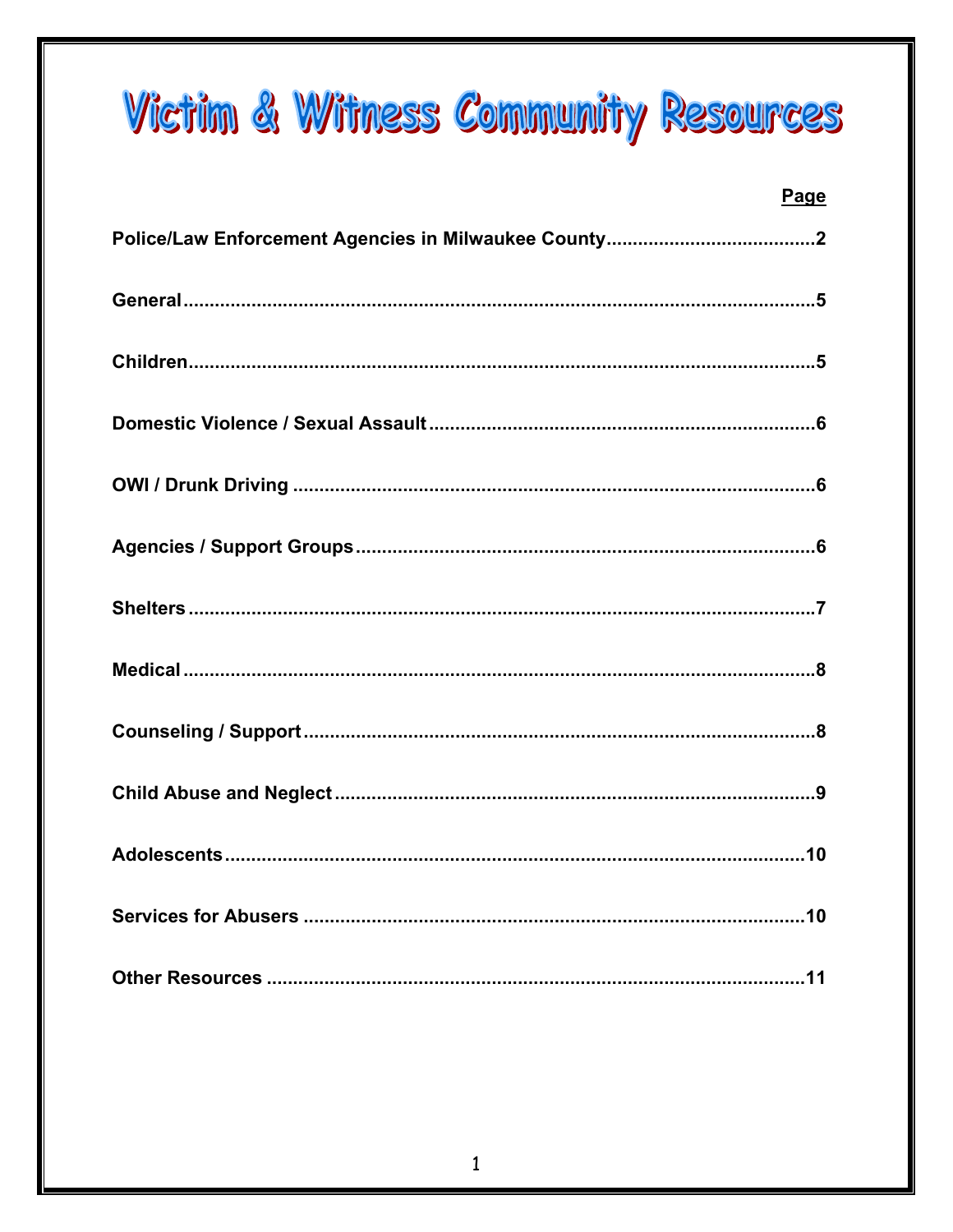# Police/Ilaw Enforcement Agencies in Milwaukee County



| <b>BAYSIDE</b>                                             | <b>CHIEF BRUCE RESNICK</b><br>BAYSIDE POLICE DEPARTMENT<br>9075 NORTH REGENT ROAD<br>BAYSIDE, WI 53217              | 351-8808<br>FAX 351-8810 |
|------------------------------------------------------------|---------------------------------------------------------------------------------------------------------------------|--------------------------|
| <b>BROWN DEER</b>                                          | <b>CHIEF STEVEN RINZEL</b><br>BROWN DEER POLICE DEPT.<br>4800 W. GREEN BROOKE DRIVE<br>BROWN DEER, WI 53223         | 371-2900<br>FAX 371-2929 |
| <b>CUDAHY</b>                                              | <b>CHIEF DAVID TELLOCK</b><br><b>CUDAHY POLICE DEPARTMENT</b><br>5050 S. LAKE DRIVE<br>CUDAHY, WI 53110-0380        | 769-2260<br>FAX 769-2259 |
| <b>FOX POINT</b>                                           | CHIEF THOMAS J. CZAJA<br>FOX POINT POLICE DEPARTMENT<br>7300 N. SANTA MONICA BLVD.<br>FOX POINT, WI 53217           | 351-8911<br>FAX 351-8907 |
| <b>FRANKLIN</b><br>(change 5/05)<br>(may be Richard Oliva) | ACTING CHIEF GAYLORD HAHN<br>FRANKLIN POLICE DEPARTMENT<br>9455 WEST LOOMIS ROAD<br>FRANKLIN, WI 53132              | 425-2522<br>FAX 425-0391 |
| <b>GLENDALE</b>                                            | CHIEF THOMAS CZARNYSZKA<br><b>GLENDALE POLICE DEPARTMENT</b><br>5909 N. MILWAUKEE RIVER PKWY.<br>GLENDALE, WI 53209 | 228-1753<br>FAX 228-1707 |
| <b>GREENDALE</b>                                           | <b>CHIEF ROBERT J. DAMS</b><br><b>GREENDALE POLICE DEPT.</b><br>5911 WEST GRANGE AVENUE<br>GREENDALE, WI 53129      | 423-2121<br>FAX 423-2119 |
| <b>GREENFIELD</b>                                          | <b>CHIEF FRANCIS SPRINGOB</b><br><b>GREENFIELD POLICE DEPT.</b><br>5300 WEST LAYTON AVENUE<br>GREENFIELD, WI 53220  | 761-5300<br>FAX 761-5351 |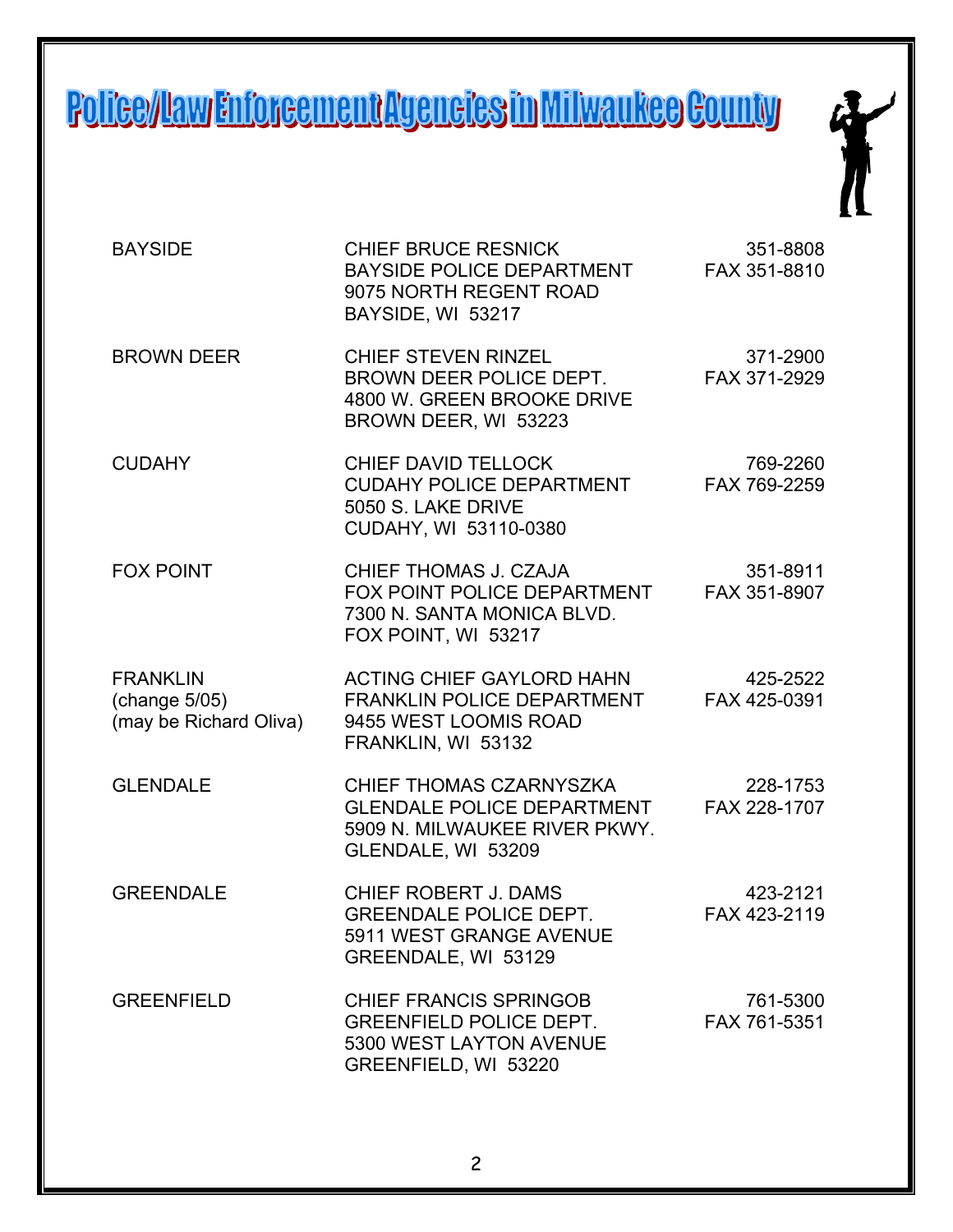| <b>HALES CORNERS</b>   | <b>CHIEF RICHARD MANSKE</b><br>HALES CORNERS POLICE DEPT.<br>5635 SOUTH NEW BERLIN ROAD<br>HALES CORNERS, WI 53130        | 529-6140<br>FAX 529-6142 |
|------------------------|---------------------------------------------------------------------------------------------------------------------------|--------------------------|
| <b>MILWAUKEE</b>       | CHIEF NANNETTE HEGERTY<br>MILWAUKEE POLICE DEPARTMENT<br>749 W. STATE STREET<br>MILWAUKEE, WI 53233                       | 935-7200<br>FAX 935-7109 |
| <b>OAK CREEK</b>       | <b>CHIEF THOMAS BAUER</b><br>OAK CREEK POLICE DEPARTMENT<br>301 W. RYAN ROAD<br>OAK CREEK, WI 53154                       | 762-8200<br>FAX 766-6692 |
| <b>RIVER HILLS</b>     | CHIEF MICHAEL W. DOWNING<br>RIVER HILLS POLICE DEPARTMENT FAX 352-8355<br>7650 N. PHEASANT LANE<br>RIVER HILLS, WI 53217  | 352-8211                 |
| <b>ST. FRANCIS</b>     | <b>CHIEF VICTOR VENUS</b><br>ST. FRANCIS POLICE DEPARTMENT<br><b>4235 SOUTH NICHOLSON AVENUE</b><br>ST. FRANCIS, WI 53235 | 481-2232<br>FAX 481-7910 |
| <b>SHOREWOOD</b>       | CHIEF DAVE BANASZYNSKI<br>SHOREWOOD POLICE DEPT.<br>3936 NORTH MURRAY AVENUE<br>SHOREWOOD, WI 53211                       | 847-2610<br>FAX 847-2626 |
| <b>SOUTH MILWAUKEE</b> | <b>CHIEF ANN WELLENS</b><br>SOUTH MILWAUKEE POLICE DEPT.<br>2424 15 <sup>th</sup> AVENUE<br>SOUTH MILWAUKEE, WI 53172     | 768-8060<br>FAX 768-8067 |
| <b>WAUWATOSA</b>       | <b>CHIEF BARRY M. WEBER</b><br>WAUWATOSA POLICE DEPT.<br>1700 NORTH 116 <sup>th</sup> STREET<br>WAUWATOSA, WI 53226       | 471-8430<br>FAX 471-8447 |
| <b>WEST ALLIS</b>      | <b>CHIEF DEAN PUSCHNIG</b><br>WEST ALLIS POLICE DEPARTMENT<br><b>11301 WEST LINCOLN AVENUE</b><br>WEST ALLIS, WI 53227    | 302-8070<br>FAX 302-8022 |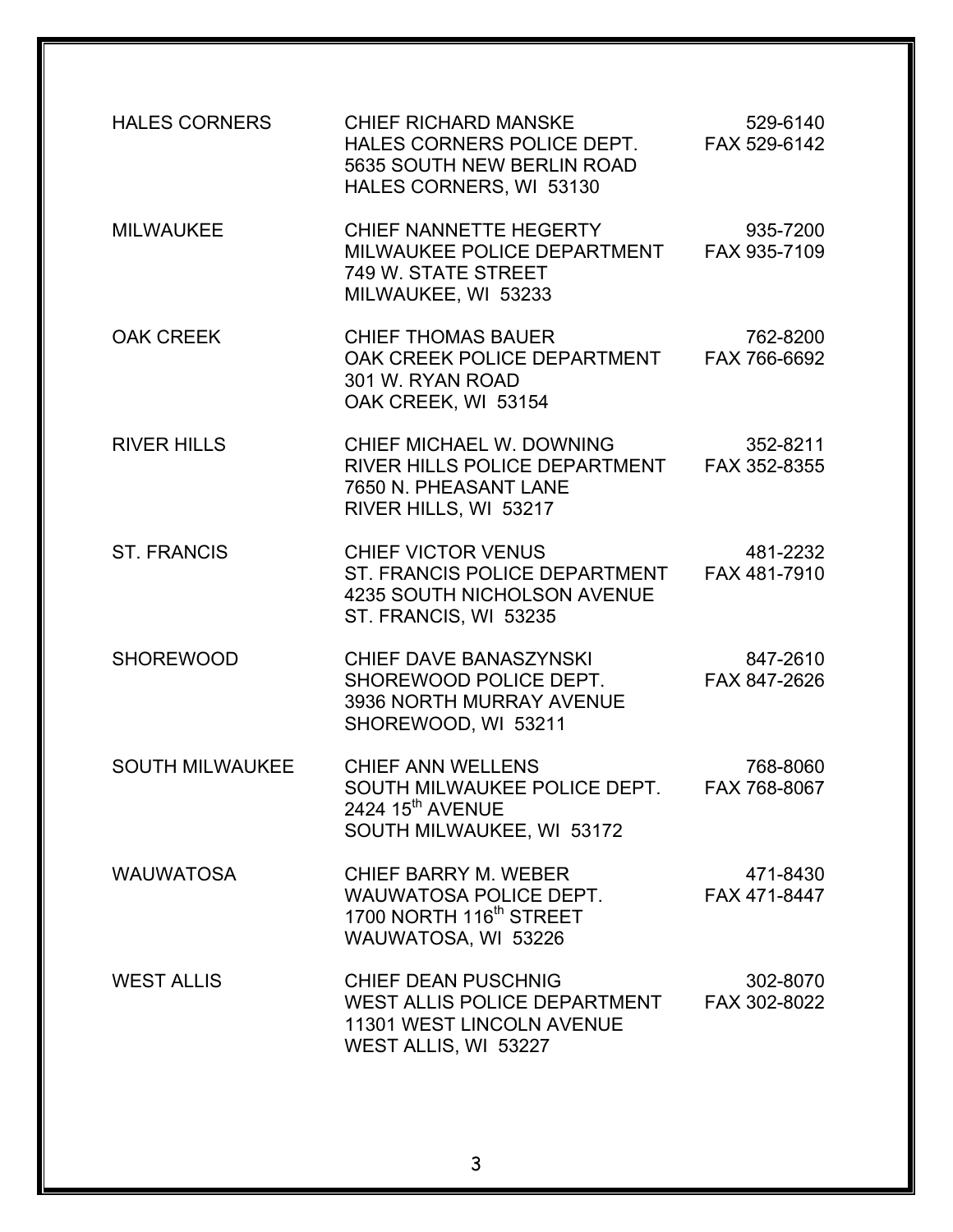| <b>WEST MILWAUKEE</b>                 | CHIEF EUGENE OLDENBURG<br>WEST MILWAUKEE POLICE DEPT.<br>4755 WEST BELOIT ROAD<br>WEST MILWAUKEE, WI 53214                                  | 645-2151<br>FAX 645-8162 |
|---------------------------------------|---------------------------------------------------------------------------------------------------------------------------------------------|--------------------------|
| <b>WHITEFISH BAY</b>                  | CHIEF ROBERT JACOBS<br>WHITEFISH BAY POLICE DEPT.<br>5300 N. MARLBOROUGH DRIVE<br>WHITEFISH BAY, WI 53217                                   | 962-3830<br>FAX 962-3497 |
| <b>WI CAPITOL POLICE</b>              | <b>CAPTAIN WAYNE ROMEIS</b><br>640 S. 84 <sup>th</sup> STREET<br>WEST ALLIS, WI 53214-0990                                                  | 266-7033<br>FAX 266-7114 |
| <b>UWM</b>                            | <b>CHIEF PAMELA HODERMANN</b><br><b>UWM POLICE DEPARTMENT</b><br>3410 NORTH MARYLAND AVENUE<br>P.O. BOX 413<br>MILWAUKEE, WI 53211          | 229-4627<br>FAX 229-4918 |
| <b>MATC</b>                           | <b>VINCENT VITALE</b><br>MATC POLICE SCIENCE DEPT.<br><b>6665 SOUTH HOWELL AVENUE</b><br>OAK CREEK, WI 53154                                | 571-4701<br>FAX 571-4502 |
| <b>SHERIFF DEPT.</b>                  | SHERIFF DAVID CLARKE, JR.<br><b>SHERIFF'S DEPARTMENT</b><br><b>SAFETY BUILDING</b><br>821 WEST STATE STREET, RM. 188<br>MILWAUKEE, WI 53233 | 278-4766<br>FAX 223-1386 |
| <b>STATE CAPITOL</b><br><b>POLICE</b> | <b>CHIEF MIKE METCALK</b><br><b>STATE CAPITOL POLICE</b><br>819 NORTH 6 <sup>th</sup> STREET, RM. 50<br>MILWAUKEE, WI 53203                 | 227-4691<br>FAX 227-4124 |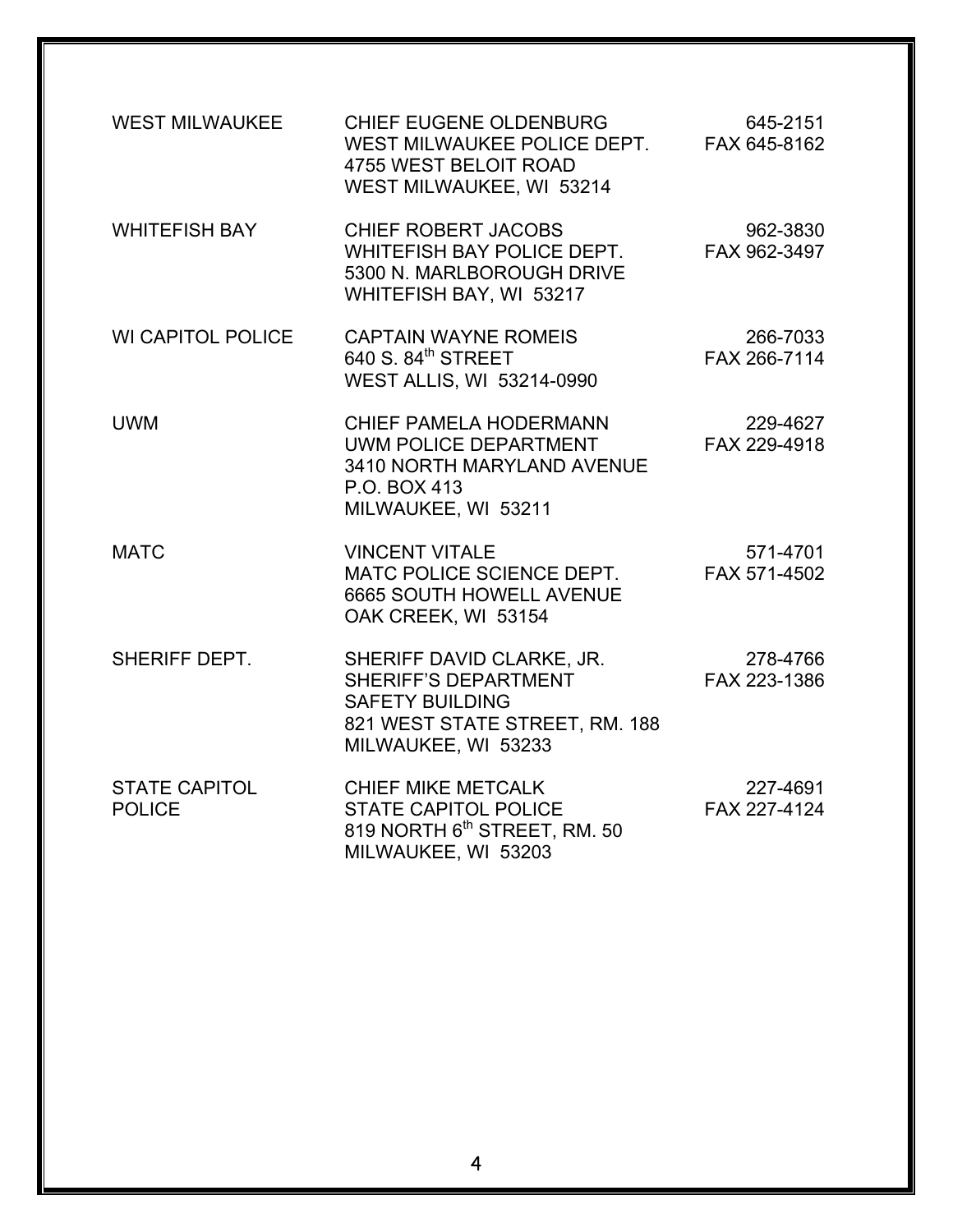

|                                                           | Washington D.C. 20036 FAX: (202) 467-8701 |  |
|-----------------------------------------------------------|-------------------------------------------|--|
| www.ncvc.org                                              |                                           |  |
| <b>National Organization for Victim Assistance (NOVA)</b> |                                           |  |

| www.try-nova.org |  |
|------------------|--|

**VINE (Victim Information & Notification Everyday)................... (800) 816-0491**  www.vinelink.com

**Parents of Murdered Children (POMC) – National Organization 100 East Eighth Street, Suite B-41 ..................... (888) 818-POMC Cincinnati, OH 45202 ....................................FAX: (513) 345-4489**  www.pomc.com

## **CHILDREN**

| Scottsdale, AZ 85260 |  |
|----------------------|--|
|                      |  |
| www.childhelpusa.org |  |
|                      |  |

**National Center for Missing & Exploited Children Charles B. Wang International...............................(703) 274-3900 Children's Building.........................................FAX (703) 274-2220 699 Prince Street Alexandria, VA ........ 24 HR. Hotline: (800) THE-LOST (854-5678)**  www.ncmec.org

**National Clearinghouse on Child Abuse & Neglect................... (800) 394-3366**  http://nccanch.acf.hhs.gov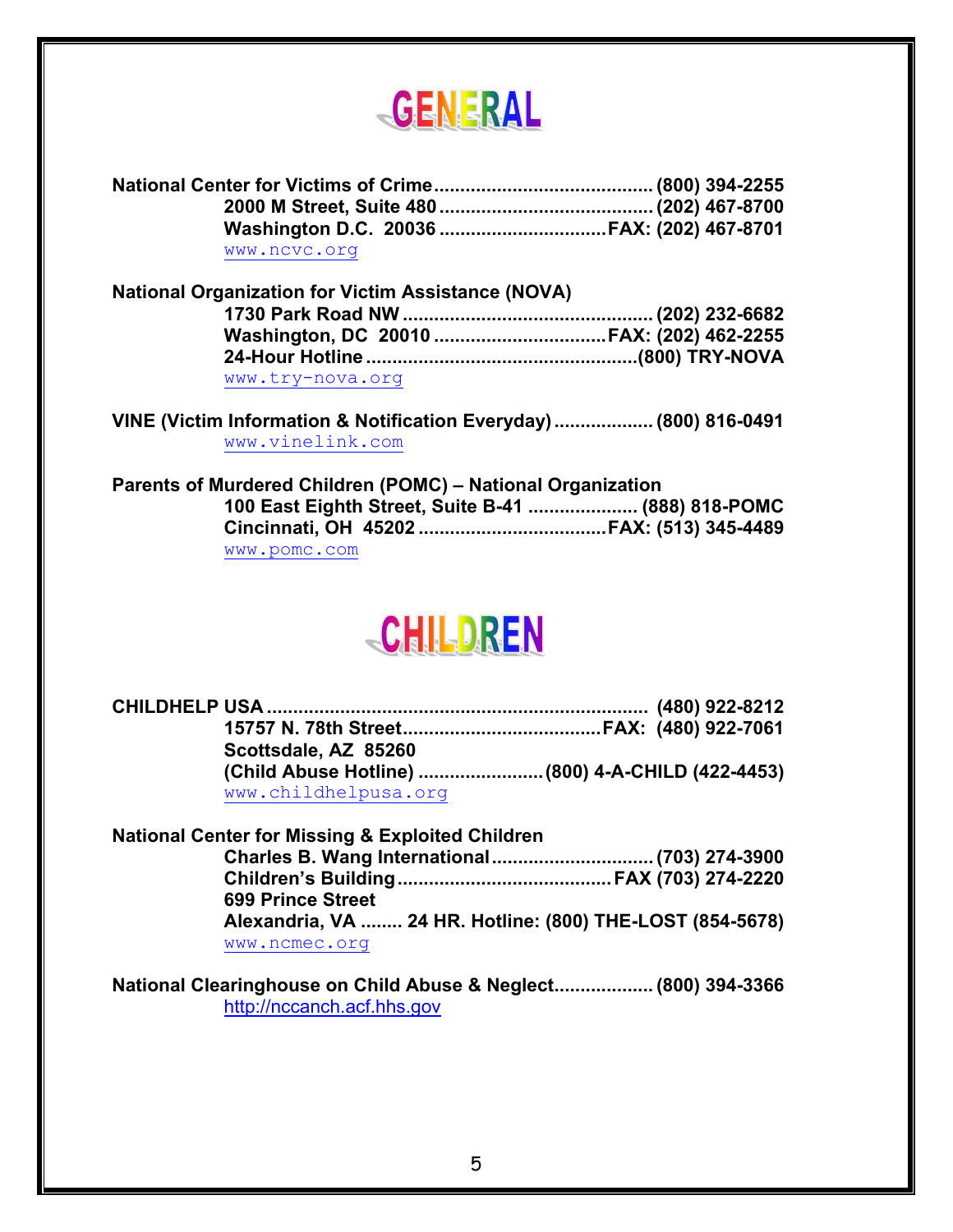# Domestic Violence | Sexual Assault

| National Coalition Against Domestic Violence (202) 745-1211 |  |
|-------------------------------------------------------------|--|
| (Policy Office) (Washington D.C.)FAX: (202) 745-0088        |  |
| www.policy@ncadv.org                                        |  |
| National Coalition Against Domestic Violence (303) 839-1852 |  |
|                                                             |  |
| Denver, CO                                                  |  |
| www.ncadv.org                                               |  |
| <b>Family Violence Prevention Fund</b>                      |  |
|                                                             |  |
| San Francisco, CA 94103 FAX: (415) 252-8991                 |  |
|                                                             |  |
| www.endabuse.org                                            |  |

#### **Battered Women's Justice Project**

|              | 2104 Fourth Avenue South, Suite B FAX: (612) 824-8965 |
|--------------|-------------------------------------------------------|
|              |                                                       |
| www.bwjp.org |                                                       |

### **OWI/Drunk Driving**

### **Mothers Against Drunk Driving (MADD)**

| Irving, $TX$ 75062                 | 511 E. John Carpenter Frwy. Suite 700 (800) 438-6233 |
|------------------------------------|------------------------------------------------------|
|                                    |                                                      |
| www.madd.org Local: www.maddwi.org |                                                      |

#### **National Clearinghouse for Alcohol & Drug Information.......... (800) 729-6686**  www.health.org

### **Agencies / Support Groups**

### **24-HOUR CRISIS HELP LINES**

| www.impactinc.org |  |
|-------------------|--|

**Bureau of Milwaukee Child Welfare.........................................220-SAFE (7233)**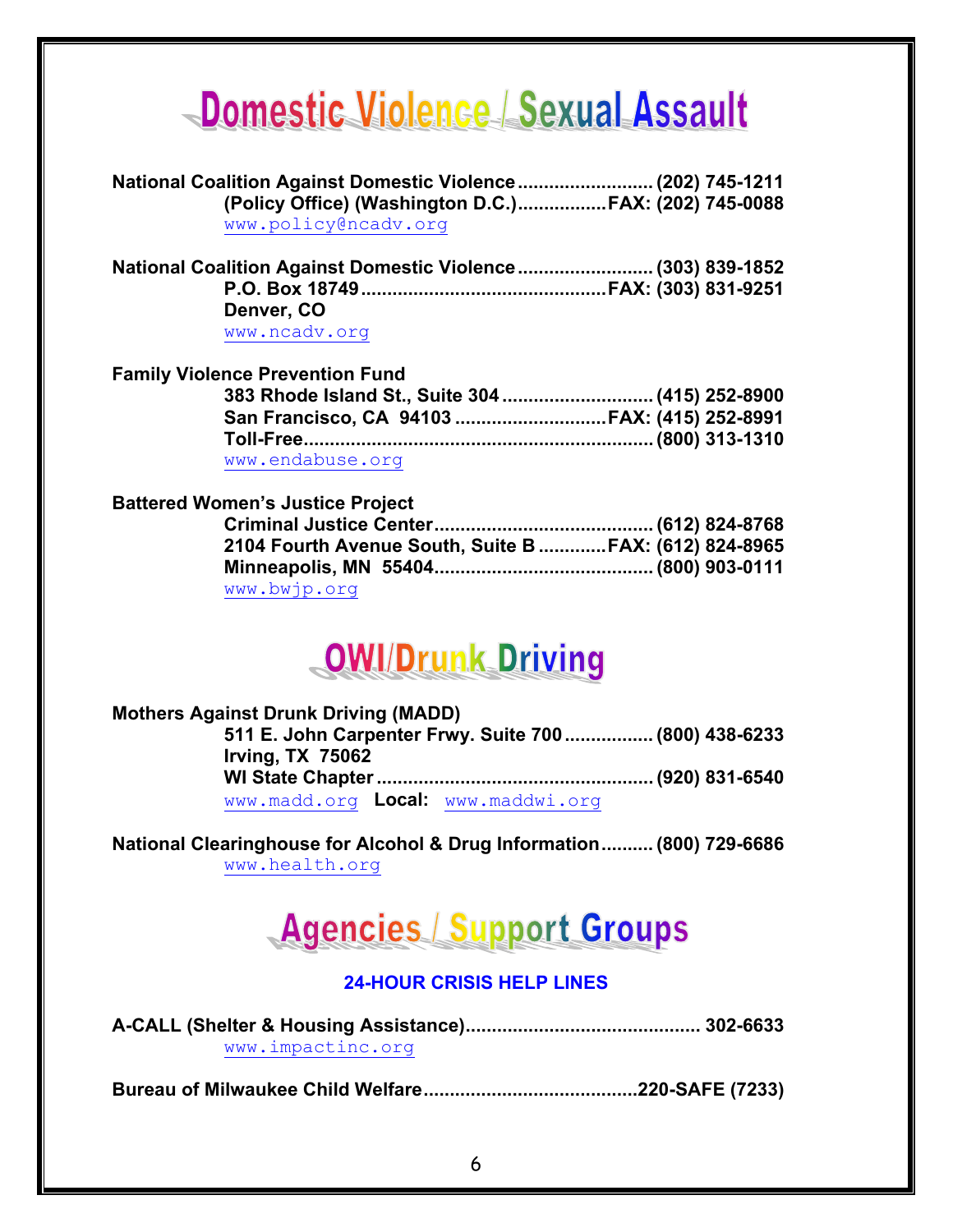| www.coperesources.net                                                                                                                                                       |
|-----------------------------------------------------------------------------------------------------------------------------------------------------------------------------|
| Department on Aging - (Elder Abuse & Neglect Hotline) 289-6874<br>www.milwaukeecounty.com/aging                                                                             |
| <b>Domestic Violence Hotline</b><br>Sojourner Truth House: www.sojournertruthhouse.org . 933-2722                                                                           |
|                                                                                                                                                                             |
| Family Strengthening Statewide Bilingual Hotline*  (888) 345-5898<br>(Hmong) Kev Kub Ntxhov Hauv Tser 24-Teer Xov tooj hu.<br>http://www.helplinesheboygan.org/3d0sn1zw.htm |
| <b>Milwaukee Women's Center Crisis</b><br>www.mwcinc.org                                                                                                                    |
| National Domestic Violence Hotline*<br>www.ndvh.org                                                                                                                         |
| www.theparentingnetwork.org                                                                                                                                                 |
| http://www.milwaukeecounty.org/Service/serviceDetail.asp?service<br>$=1299$ & audience=5                                                                                    |
|                                                                                                                                                                             |
| www.wcasa.org/pages/satc.html                                                                                                                                               |



| www.hope-house.com |  |
|--------------------|--|
|                    |  |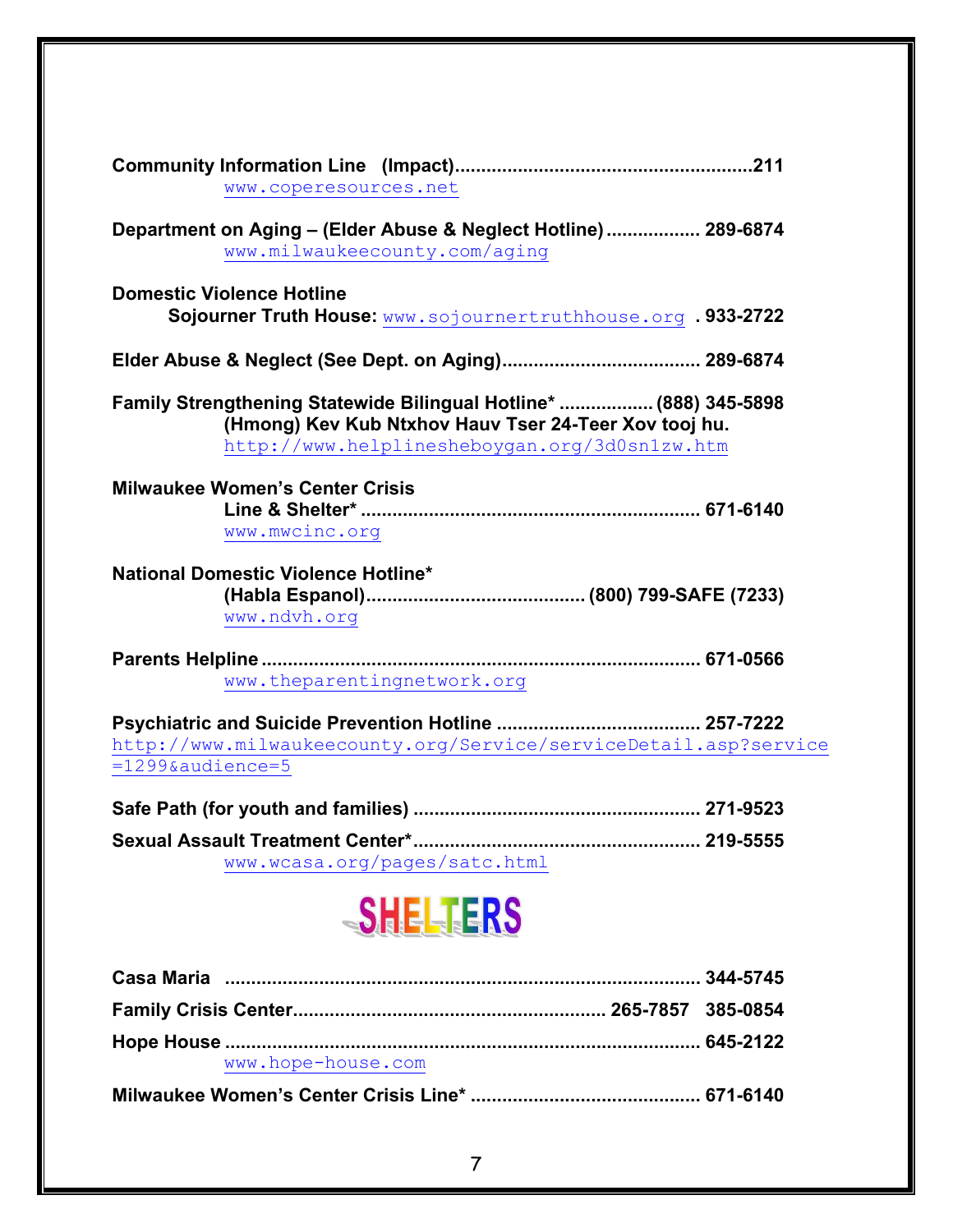| www.samilwaukee.org         |  |
|-----------------------------|--|
|                             |  |
| www.sojournertruthhouse.org |  |
|                             |  |
| www.walkerspoint.org        |  |



| www.milwaukee.gov/citygov/health                                                                                       |  |
|------------------------------------------------------------------------------------------------------------------------|--|
| <b>Children's Hospital of Wisconsin</b>                                                                                |  |
|                                                                                                                        |  |
|                                                                                                                        |  |
| www.chw.org                                                                                                            |  |
| http://www.chw.org/display/PPF/DocID/627/router.asp                                                                    |  |
| General Assistance Medical Program (GAMP) 257-7200                                                                     |  |
| http://www.milwaukeecounty.org/service/organizationDet                                                                 |  |
| ail.asp?org=1150&audience=5                                                                                            |  |
|                                                                                                                        |  |
| <b>Sexual Assault Treatment Center*</b><br>(Sinai Samaritan Medical Center)  219-5555<br>www.wcasa.org/pages/satc.html |  |
| <b>Counseling / Support</b>                                                                                            |  |
| www.sschc.org                                                                                                          |  |
| www.ashafamilyservices.com                                                                                             |  |
| <b>Beacon Support Group*</b>                                                                                           |  |
| www.ccmke.org                                                                                                          |  |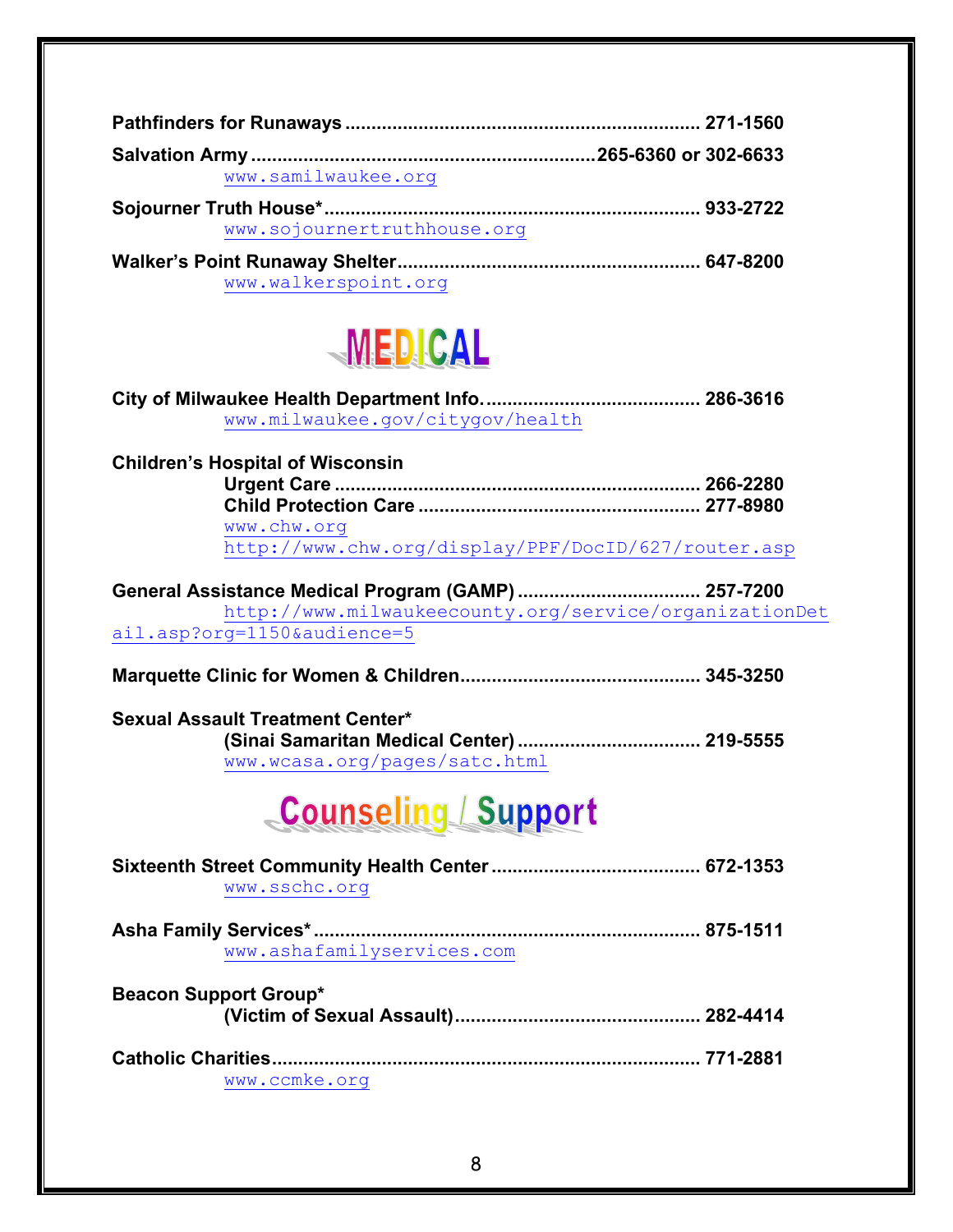| www.tccmilw.org                                                                                                    |  |
|--------------------------------------------------------------------------------------------------------------------|--|
| www.aurorahealthcare.org                                                                                           |  |
| Hmong American Friendship Association*                                                                             |  |
| www.jfmilw.org                                                                                                     |  |
| www.lsswis.org                                                                                                     |  |
| www.mwcinc.org                                                                                                     |  |
| Milwaukee Public Schools Psychological Services 475-8156                                                           |  |
| www.theparentingnetwork.org                                                                                        |  |
| (Archdiocesan response to sexual abuse within Catholic Church)<br>www.archmilw.org                                 |  |
| <b>Sensitive Crimes Victim Services</b>                                                                            |  |
|                                                                                                                    |  |
| Sojourner Truth House www.sojournertruthhouse.org  933-2722<br>Belle Resource Center for Women & Children 344-4466 |  |

## **Child Abuse & Neglect**

| Children's Hospital of Wisconsin – Urgent Care 266-2280 |  |
|---------------------------------------------------------|--|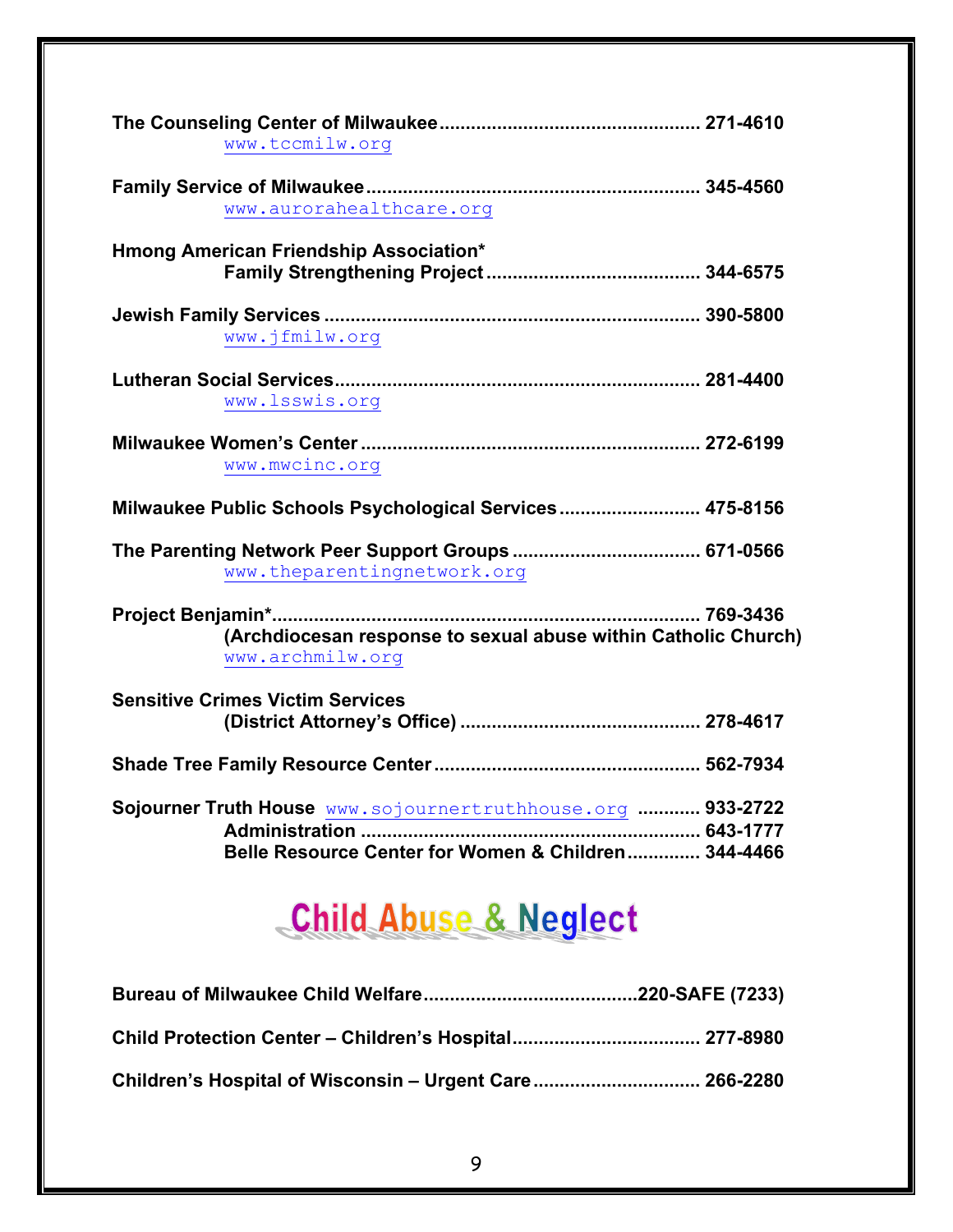| La Causa Family Center (emergency respite care)  647-5990<br>www.lacausa.org |  |
|------------------------------------------------------------------------------|--|
|                                                                              |  |
| www.theparentingnetwork.org                                                  |  |



| The Counseling Center of Milwaukee |  |
|------------------------------------|--|
| www.tccmilw.org                    |  |
| www.ncsda-inc.org                  |  |
|                                    |  |
|                                    |  |
| www.walkerspoint.org               |  |

# Services for Abusers

| Batterers Anonymous - Beyond Abuse*<br>(Sojourner Truth House)………………………………………………………… 643-4799                                     |  |
|-----------------------------------------------------------------------------------------------------------------------------------|--|
| <b>WWW.</b>                                                                                                                       |  |
| www.tccmilw.org                                                                                                                   |  |
| <b>Family Strengthening Project*</b>                                                                                              |  |
| <b>Milwaukee Domestic Abuse Intervention Project*</b><br>(Task Force on Family Violence of Milw., Inc.)  276-1911<br>www.tffv.org |  |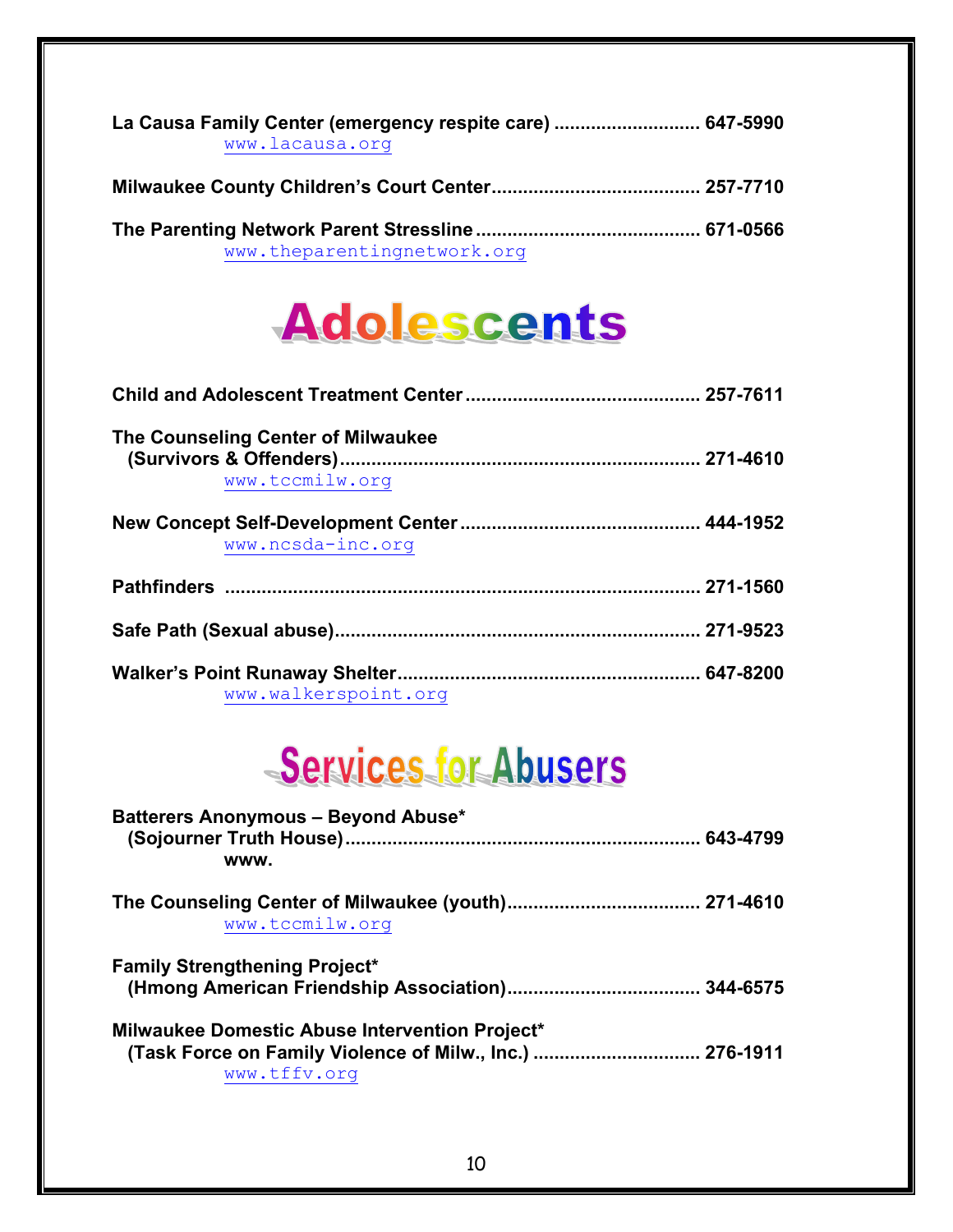### **Nevermore\***

| WWW.MWINC.Org |  |
|---------------|--|

| www.theparentingnetwork.org |  |
|-----------------------------|--|

### **Ujima\***

| www.ashafamilyservices.com |  |
|----------------------------|--|

# Other Resources

| (Group mtgs. to address alcohol related problems – Spanish)                                                                                           |
|-------------------------------------------------------------------------------------------------------------------------------------------------------|
| (Advocacy for low income people)                                                                                                                      |
| (Long term housing for single women leaving abusive relationships)<br>www.daystarinc.org                                                              |
| (Emergency hotline for people in need of food)                                                                                                        |
| www.impactinc.org                                                                                                                                     |
| (Mental health info. and patient advocacy) www.mhamilw.org                                                                                            |
| (Sexual harassment and job related advocacy for working women)<br>www.9to5.org                                                                        |
| Milwaukee Council on Alcoholism and Drug Dependence 276-8487<br>(Assessment and referrals for alcohol and drug related problems)<br>www.impactinc.org |
| Milwaukee Public Schools Wellness & Prevention Services  475-8057<br>www2.milwaukee.k12.wi.us/wpo (Wellness & Drug-Free Office)                       |